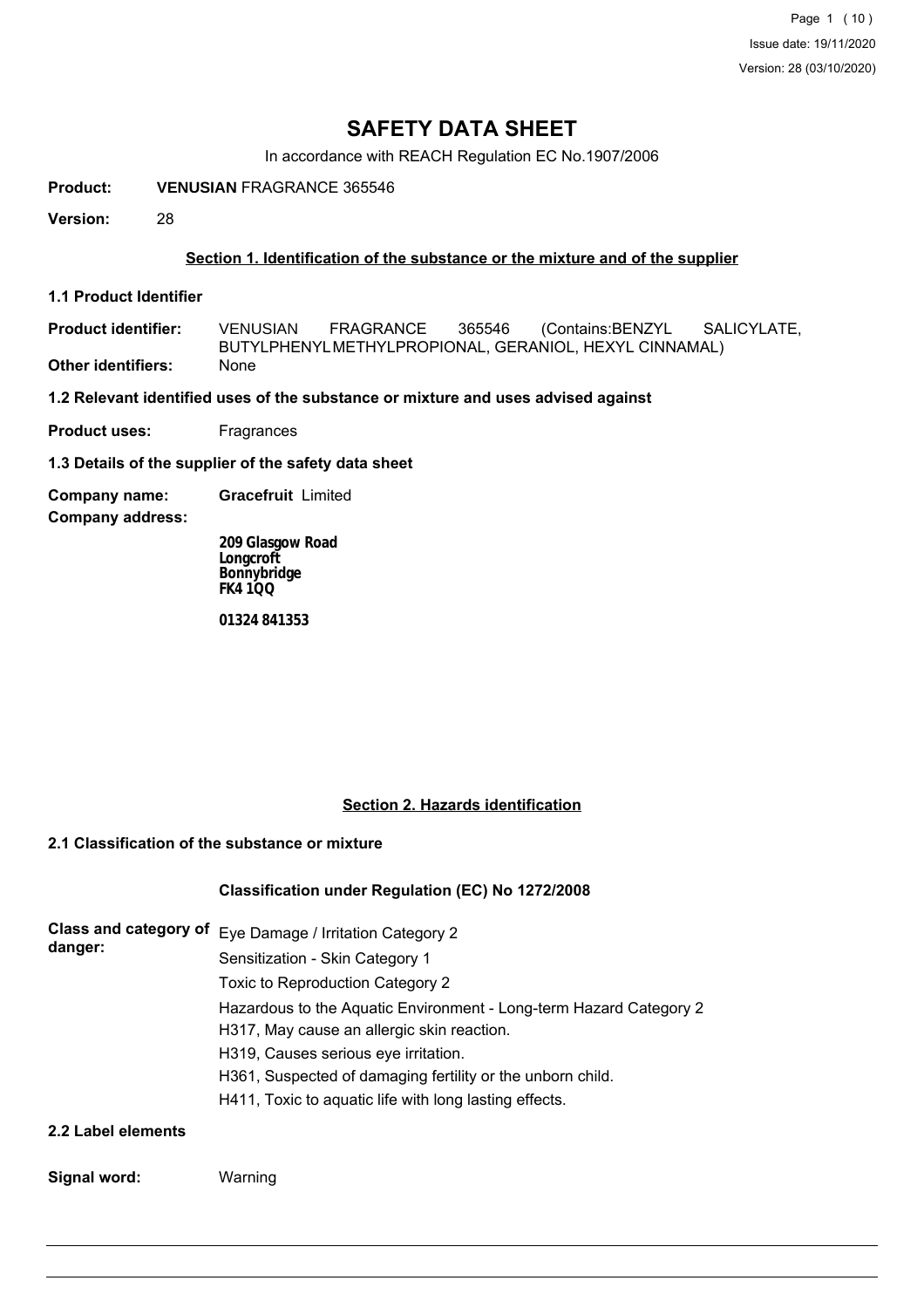Page 2 (10) Issue date: 19/11/2020 Version: 28 (03/10/2020)

# **SAFETY DATA SHEET**

In accordance with REACH Regulation EC No.1907/2006

| <b>Product:</b>              |    | <b>VENUSIAN FRAGRANCE 365546</b>                                                                                                                                                                                                                                                                                                                                                                                                                                                                                                                                                                                                                                                                                                                                                                                                                                                                                                                                                                                                                         |
|------------------------------|----|----------------------------------------------------------------------------------------------------------------------------------------------------------------------------------------------------------------------------------------------------------------------------------------------------------------------------------------------------------------------------------------------------------------------------------------------------------------------------------------------------------------------------------------------------------------------------------------------------------------------------------------------------------------------------------------------------------------------------------------------------------------------------------------------------------------------------------------------------------------------------------------------------------------------------------------------------------------------------------------------------------------------------------------------------------|
| <b>Version:</b>              | 28 |                                                                                                                                                                                                                                                                                                                                                                                                                                                                                                                                                                                                                                                                                                                                                                                                                                                                                                                                                                                                                                                          |
| <b>Hazard statements:</b>    |    | H317, May cause an allergic skin reaction.<br>H319, Causes serious eye irritation.<br>H361, Suspected of damaging fertility or the unborn child.<br>H411, Toxic to aquatic life with long lasting effects.                                                                                                                                                                                                                                                                                                                                                                                                                                                                                                                                                                                                                                                                                                                                                                                                                                               |
| Supplemental<br>Information: |    | EUH208, Contains (E)-1-(2,6,6-TRIMETHYL-1,3-CYCLOHEXADIEN-1-YL)-2-BUTEN-1-ONE,<br>ALPHA-ISOMETHYL IONONE, CEDROL METHYL ETHER, CITRONELLOL, COUMARIN,<br>DIHYDRO PENTAMETHYLINDANONE (DPMI), ETHYL LINALOOL, GERANYL ACETATE,<br>HELIOTROPINE, METHYL 2,6,10-TRIMETHYLCYCLODODECA-2,5,9-TRIENYL KETONE,<br>METHYLENEDIOXYPHENYL METHYLPROPANAL, PENTADECALACTONE, TETRAMETHYL<br>ACETYLOCTAHYDRONAPHTHALENES. May produce an allergic reaction.                                                                                                                                                                                                                                                                                                                                                                                                                                                                                                                                                                                                          |
| Precautionary<br>statements: |    | P202, Do not handle until all safety precautions have been read and understood.<br>P261, Avoid breathing vapour or dust.<br>P264, Wash hands and other contacted skin thoroughly after handling.<br>P272, Contaminated work clothing should not be allowed out of the workplace.<br>P273, Avoid release to the environment.<br>P280, Wear protective gloves/eye protection/face protection.<br>P302/352, IF ON SKIN: Wash with plenty of soap and water.<br>P305/351/338, IF IN EYES: Rinse cautiously with water for several minutes. Remove contact<br>lenses, if present and easy to do. Continue rinsing.<br>P308/313, IF exposed or concerned: Get medical advice/attention.<br>P333/313, If skin irritation or rash occurs: Get medical advice/attention.<br>P337/313, If eye irritation persists: Get medical advice/attention.<br>P363, Wash contaminated clothing before reuse.<br>P391, Collect spillage.<br>P405, Store locked up.<br>P501, Dispose of contents/container to approved disposal site, in accordance with local<br>regulations. |
| Pictograms:                  |    |                                                                                                                                                                                                                                                                                                                                                                                                                                                                                                                                                                                                                                                                                                                                                                                                                                                                                                                                                                                                                                                          |
| Other hazards:               |    | Hydrocarbon Concentration %:<br>0.027%                                                                                                                                                                                                                                                                                                                                                                                                                                                                                                                                                                                                                                                                                                                                                                                                                                                                                                                                                                                                                   |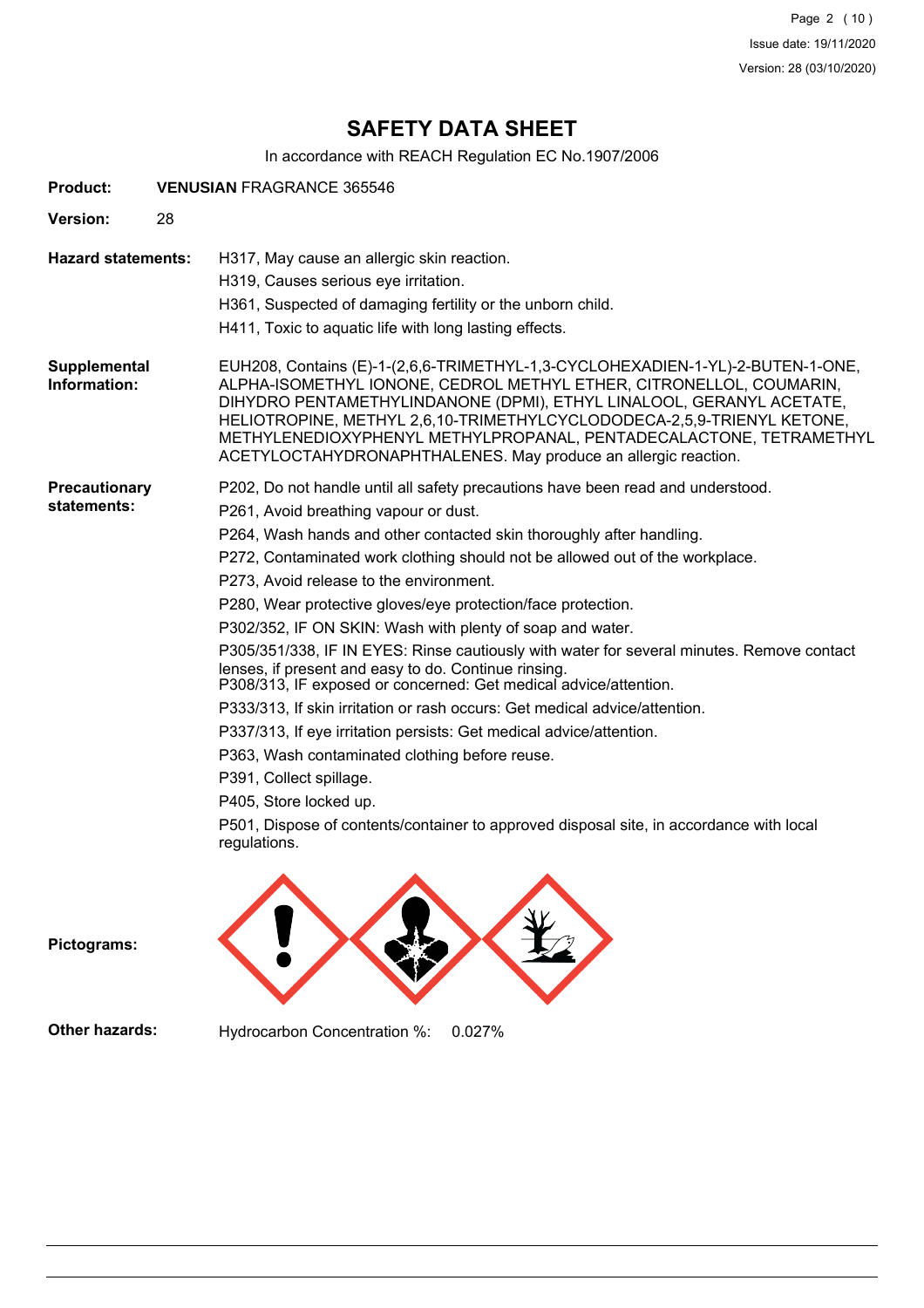Page 3 (10) Issue date: 19/11/2020 Version: 28 (03/10/2020)

# **SAFETY DATA SHEET**

In accordance with REACH Regulation EC No.1907/2006

**Product: VENUSIAN** FRAGRANCE 365546

**Version:** 28

# **Section 3. Composition / information on ingredients**

#### **3.2 Mixtures**

#### **Contains:**

| <b>Name</b>                                                                | <b>CAS</b>                 | EC                                                  | <b>REACH Registration</b><br>No. | $\frac{9}{6}$ | <b>Classification for</b><br>(CLP) 1272/2008                         |
|----------------------------------------------------------------------------|----------------------------|-----------------------------------------------------|----------------------------------|---------------|----------------------------------------------------------------------|
| <b>BENZYL SALICYLATE</b>                                                   | 118-58-1                   | 204-262-9                                           |                                  | 5-<10%        | EDI 2-SS 1B-EH C3:<br>H317-H319-H412,-                               |
| IHEXYL CINNAMAL                                                            | 101-86-0                   | 202-983-3                                           |                                  | $5 - 10%$     | SS 1B-EH A1-EH C2;<br>H317-H400-H411,-                               |
| TETRAMETHYL<br>ACETYLOCTAHYDRON 68155-66-8,<br>APHTHALENES                 | 54464-57-2,<br>68155-67-9  | 259-174-3.<br>268-978-3.<br>268-979-9.<br>915-730-3 | 01-2119489989-04-xxxx            | 1-<5%         | SCI 2-SS 1B-EH C1;<br>H315-H317-H410,-                               |
| <b>BUTYLPHENYL</b><br>METHYLPROPIONAL                                      | 80-54-6                    | 201-289-8                                           |                                  | 1-<5%         | ATO 4-SCI 2-SS 1B-<br>REP 2-EH C3;H302-<br>H315-H317-H361-<br>H412,- |
| ETHYL LINALOOL                                                             | 10339-55-6                 | 233-732-6                                           | 01-2119969272-32-xxxx            | 1-<5%         | <b>SCI 2-EDI 2-SS 1B:</b><br>H315-H317-H319,-                        |
| <b>HELIOTROPINE</b>                                                        | 120-57-0                   | 204-409-7                                           |                                  | $1 - 5%$      | SS 1B;H317,-                                                         |
| METHYLENEDIOXYPH<br>ENYL<br>METHYLPROPANAL                                 | 1205-17-0                  | 214-881-6                                           | l01-2120740119-58-xxxx           | 1-<5%         | SS 1B-REP 2-EH C2;<br>H317-H361-H411,-                               |
| <b>METHYL</b><br>ANTHRANILATE                                              | 134-20-3                   | 205-132-4                                           |                                  | $1 - 5%$      | EDI 2;H319,-                                                         |
| <b>CEDROL METHYL</b><br>ETHER                                              | 19870-74-7                 | 243-384-7                                           |                                  | $1 - 5%$      | SS 1B-EH A1-EH C1;<br>H317-H410.-                                    |
| <b>COUMARIN</b>                                                            | 91-64-5                    | 202-086-7                                           |                                  | $1 - 5%$      | ATO 4-SS 1B;H302-<br>H317.-                                          |
| VANILLIN                                                                   | 121-33-5                   | 204-465-2                                           |                                  | $1 - 5%$      | EDI 2;H319,-                                                         |
| <b>GERANIOL</b>                                                            | 106-24-1                   | 203-377-1                                           | 01-2119552430-49-xxxx            | $0.1 - 1%$    | <b>SCI 2-EDI 1-SS 1B:</b><br>H315-H317-H318,-                        |
| <b>OXACYCLOHEXADEC</b><br>EN-2-ONE                                         | 34902-57-3.<br>111879-80-2 | 422-320-3                                           | 01-0000016883-62-xxxx            | $0.1 - 1%$    | EH A1-EH C1;H410,-                                                   |
| <b>GERANYL ACETATE</b>                                                     | 105-87-3                   | 203-341-5                                           | 01-2119973480-35-xxxx            | $0.1 - 1\%$   | SCI 2-SS 1B-EH C3;<br>H315-H317-H412,-                               |
| CIS-3-HEXENYL<br>SALICYLATE                                                | 65405-77-8                 | 265-745-8                                           | 01-2119987320-37-xxxx            | $0.1 - 1\%$   | EH A1-EH C1; H410,-                                                  |
| <b>BHT (BUTYLATED</b><br>HYDROXYTOLUENE)                                   | 128-37-0                   | 204-881-4                                           | 01-2119555270-46-xxxx            | $0.1 - 1%$    | EH A1-EH C1;H410,-                                                   |
| METHYL 2,6,10-<br>TRIMETHYLCYCLODO<br>DECA-2,5,9-TRIENYL<br><b>KETONE</b>  | 28371-99-5,<br>144020-22-4 | 248-995-2                                           |                                  | $0.1 - 1\%$   | SS 1B-EH A1-EH C1:<br>H317-H410,-                                    |
| ALPHA-ISOMETHYL<br><b>IONONE</b>                                           | 127-51-5                   | 204-846-3                                           |                                  | $0.1 - 1%$    | SS 1B-EH C2;H317-<br>H411,-                                          |
| <b>DIHYDRO</b><br>PENTAMETHYLINDAN<br>ONE (DPMI)                           | 33704-61-9                 | 251-649-3                                           |                                  | $0.1 - 1%$    | SCI 2-EDI 2-SS 1B-EH<br>C2;H315-H317-H319-<br>$H411. -$              |
| INDOLE                                                                     | 120-72-9                   | 204-420-7                                           |                                  | $0.1 - 1\%$   | ATO 4-ATD 3-EDI 1;<br><u>H302-H311-H318,-</u>                        |
| <b>CITRONELLOL</b>                                                         | 106-22-9                   | 203-375-0                                           | 01-2119453995-23-xxxx            | $0.1 - 1\%$   | SCI 2-EDI 2-SS 1B;<br>H315-H317-H319,-                               |
| PENTADECALACTONE 106-02-5                                                  |                            | 203-354-6                                           | 01-2119987323-31-xxxx            | $0.1 - 1\%$   | SS 1B-EH C2;H317-<br>H411.-                                          |
| $(E)-1-(2,6,6-$<br>TRIMETHYL-1,3-<br>CYCLOHEXADIEN-1-<br>YL)-2-BUTEN-1-ONE | 23726-93-4                 | 245-844-2                                           | 01-2120105798-49-xxxx            | $< 0.1\%$     | SCI 2-SS 1A-EH C2:<br>H315-H317-H411,-                               |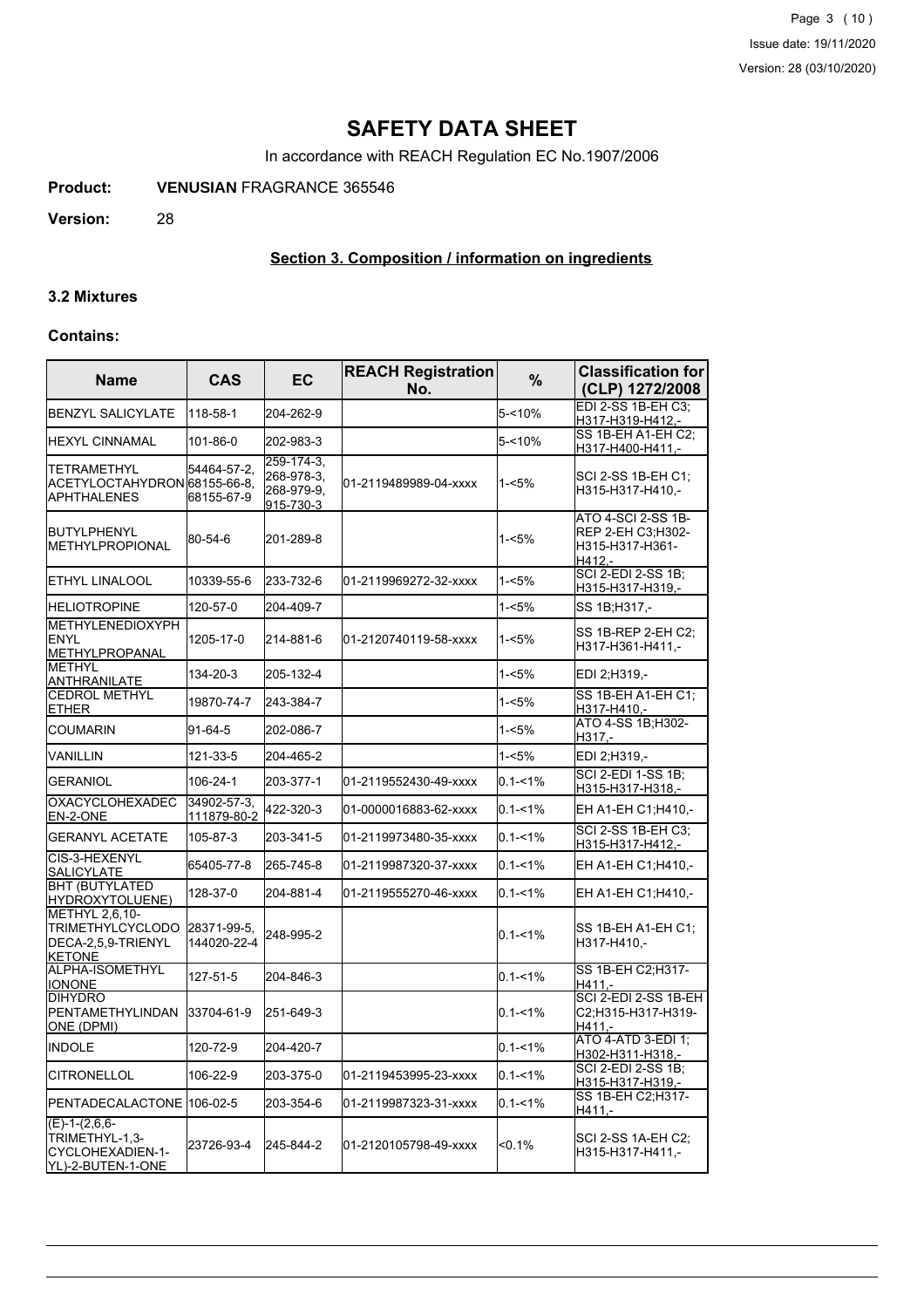Page 4 (10) Issue date: 19/11/2020 Version: 28 (03/10/2020)

# **SAFETY DATA SHEET**

In accordance with REACH Regulation EC No.1907/2006

**Product: VENUSIAN** FRAGRANCE 365546

**Version:** 28

# **Substances with Community workplace exposure limits:**

| <b>Name</b>                              | <b>CAS</b> | EC        | $\%$        |
|------------------------------------------|------------|-----------|-------------|
| <b>BHT (BUTYLATED</b><br>HYDROXYTOLUENE) | 128-37-0   | 204-881-4 | $0.1 - 1\%$ |
| <b>IDIETHYL PHTHALATE</b>                | 84-66-2    | 201-550-6 | 20-<50%     |

**Substances that are persistent, bioaccumulative and toxic or very persistent and very bioaccumulative, greater than 0.1%:**

Not Applicable

# **Section 4. First-aid measures**

## **4.1 Description of first aid measures**

IF ON SKIN: Wash with plenty of soap and water.

IF IN EYES: Rinse cautiously with water for several minutes. Remove contact lenses, if present and easy to do. Continue rinsing.

IF exposed or concerned: Get medical advice/attention.

## **4.2 Most important symptoms and effects, both acute and delayed**

May cause an allergic skin reaction.

Causes serious eye irritation.

Suspected of damaging fertility or the unborn child.

## **4.3 Indication of any immediate medical attention and special treatment needed**

None expected, see Section 4.1 for further information.

## **SECTION 5: Firefighting measures**

## **5.1 Extinguishing media**

Suitable media: Carbon dioxide, Dry chemical, Foam.

# **5.2 Special hazards arising from the substance or mixture**

In case of fire, may be liberated: Carbon monoxide, Unidentified organic compounds.

# **5.3 Advice for fire fighters:**

In case of insufficient ventilation, wear suitable respiratory equipment.

# **Section 6. Accidental release measures**

# **6.1 Personal precautions, protective equipment and emergency procedures:**

Avoid inhalation. Avoid contact with skin and eyes. See protective measures under Section 7 and 8.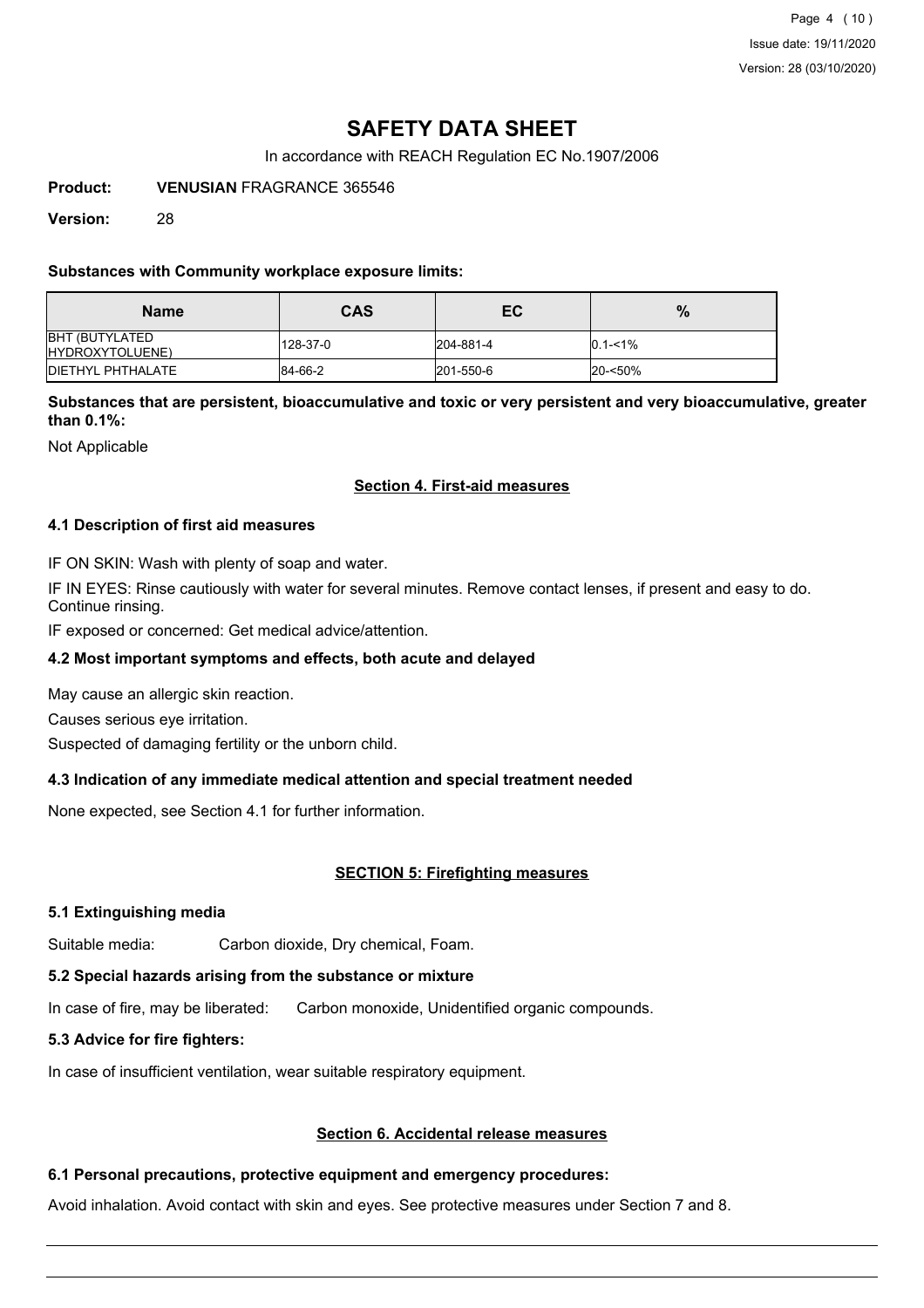Page 5 (10) Issue date: 19/11/2020 Version: 28 (03/10/2020)

# **SAFETY DATA SHEET**

In accordance with REACH Regulation EC No.1907/2006

**Product: VENUSIAN** FRAGRANCE 365546

**Version:** 28

### **6.2 Environmental precautions:**

Keep away from drains, surface and ground water, and soil.

### **6.3 Methods and material for containment and cleaning up:**

Remove ignition sources. Provide adequate ventilation. Avoid excessive inhalation of vapours. Contain spillage immediately by use of sand or inert powder. Dispose of according to local regulations.

#### **6.4 Reference to other sections:**

Also refer to sections 8 and 13.

## **Section 7. Handling and storage**

#### **7.1 Precautions for safe handling:**

Keep away from heat, sparks, open flames and hot surfaces. - No smoking. Use personal protective equipment as required. Use in accordance with good manufacturing and industrial hygiene practices. Use in areas with adequate ventilation Do not eat, drink or smoke when using this product.

#### **7.2 Conditions for safe storage, including any incompatibilities:**

Store in a well-ventilated place. Keep container tightly closed. Keep cool. Ground/bond container and receiving equipment. Use explosion-proof electrical, ventilating and lighting equipment. Use only non-sparking tools. Take precautionary measures against static discharge.

## **7.3 Specific end use(s):**

Fragrances: Use in accordance with good manufacturing and industrial hygiene practices.

# **Section 8. Exposure controls/personal protection**

#### **8.1 Control parameters**

Workplace exposure limits:

| Ingredient                                | <b>CAS</b> | EC.               | <b>Description</b>                                   | Value |
|-------------------------------------------|------------|-------------------|------------------------------------------------------|-------|
| <b>BHT (BUTYLATED)</b><br>HYDROXYTOLUENE) | 128-37-0   | $ 204 - 881 - 4 $ | Long-term exposure limit (8-hour<br>$TWA)$ (mg/m3)   | 10    |
|                                           | 84-66-2    | 201-550-6         | Long-term exposure limit (8-hour<br>$TWA)$ (mg/m3)   | 5     |
| <b>DIETHYL PHTHALATE</b>                  |            |                   | Short-term exposure limit (15-<br>$ minute)$ (mg/m3) | 10    |

## **8.2 Exposure Controls**

**Eye / Skin Protection**

Wear protective gloves/eye protection/face protection

## **Respiratory Protection**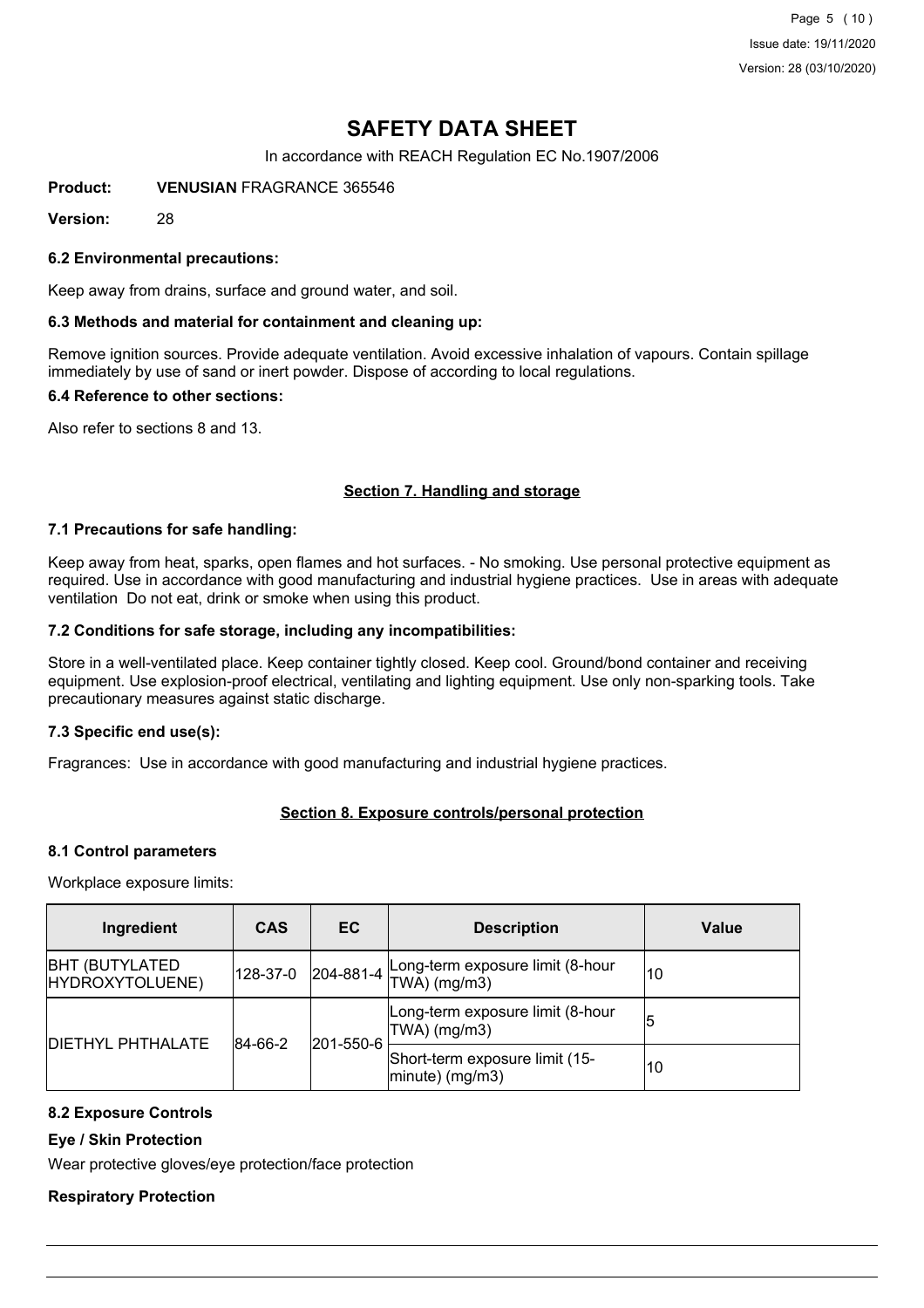# **SAFETY DATA SHEET**

In accordance with REACH Regulation EC No.1907/2006

**Product: VENUSIAN** FRAGRANCE 365546

#### **Version:** 28

Ensure adequate and ongoing ventilation is maintained in order to prevent build up of excessive vapour and to ensure occupational exposure limits are adhered to. If appropriate, and depending on your patterns and volumes of use, the following engineering controls may be required as additional protective measures: a) Isolate mixing rooms and other areas where this material is used or openly handled. Maintain these areas under negative air pressure relative to the rest of the plant. b) Employ the use of Personal protective equipment - an approved, properly fitted respirator with organic vapour cartridges or canisters and particulate filters. c) Use local exhaust ventilation around open tanks and other open sources of potential exposures in order to avoid excessive inhalation, including places where this material is openly weighed or measured. In addition, use general dilution ventilation of the work area to eliminate or reduce possible worker exposures. d) Use closed systems for transferring and processing this material.

Also refer to Sections 2 and 7.

#### **Section 9. Physical and chemical properties**

### **9.1 Information on basic physical and chemical properties**

| Appearance:                                   | Clear pale yellow to yellow liquid           |
|-----------------------------------------------|----------------------------------------------|
| Odour:                                        | Not determined                               |
| <b>Odour threshold:</b>                       | Not determined                               |
| pH:                                           | Not determined                               |
| Melting point / freezing point:               | Not determined                               |
| Initial boiling point / range:                | Not determined                               |
| Flash point:                                  | $>$ 100 °C                                   |
| <b>Evaporation rate:</b>                      | Not determined                               |
| Flammability (solid, gas):                    | Not determined                               |
| Upper/lower flammability or explosive limits: | Product does not present an explosion hazard |
| Vapour pressure:                              | 0.07164824 mmHg                              |
| <b>Vapour density:</b>                        | Not determined                               |
| <b>Relative density:</b>                      | 1.0620 - 1.0660                              |
| Solubility(ies):                              | Not determined                               |
| Partition coefficient: n-octanol/water:       | Not determined                               |
| Auto-ignition temperature:                    | Not determined                               |
| <b>Decomposition temperature:</b>             | Not determined                               |
| <b>Viscosity:</b>                             | Not determined                               |
| <b>Explosive properties:</b>                  | Not expected                                 |
| <b>Oxidising properties:</b>                  | Not expected                                 |
|                                               |                                              |

**9.2 Other information:** None available

## **Section 10. Stability and reactivity**

#### **10.1 Reactivity:**

Presents no significant reactivity hazard, by itself or in contact with water.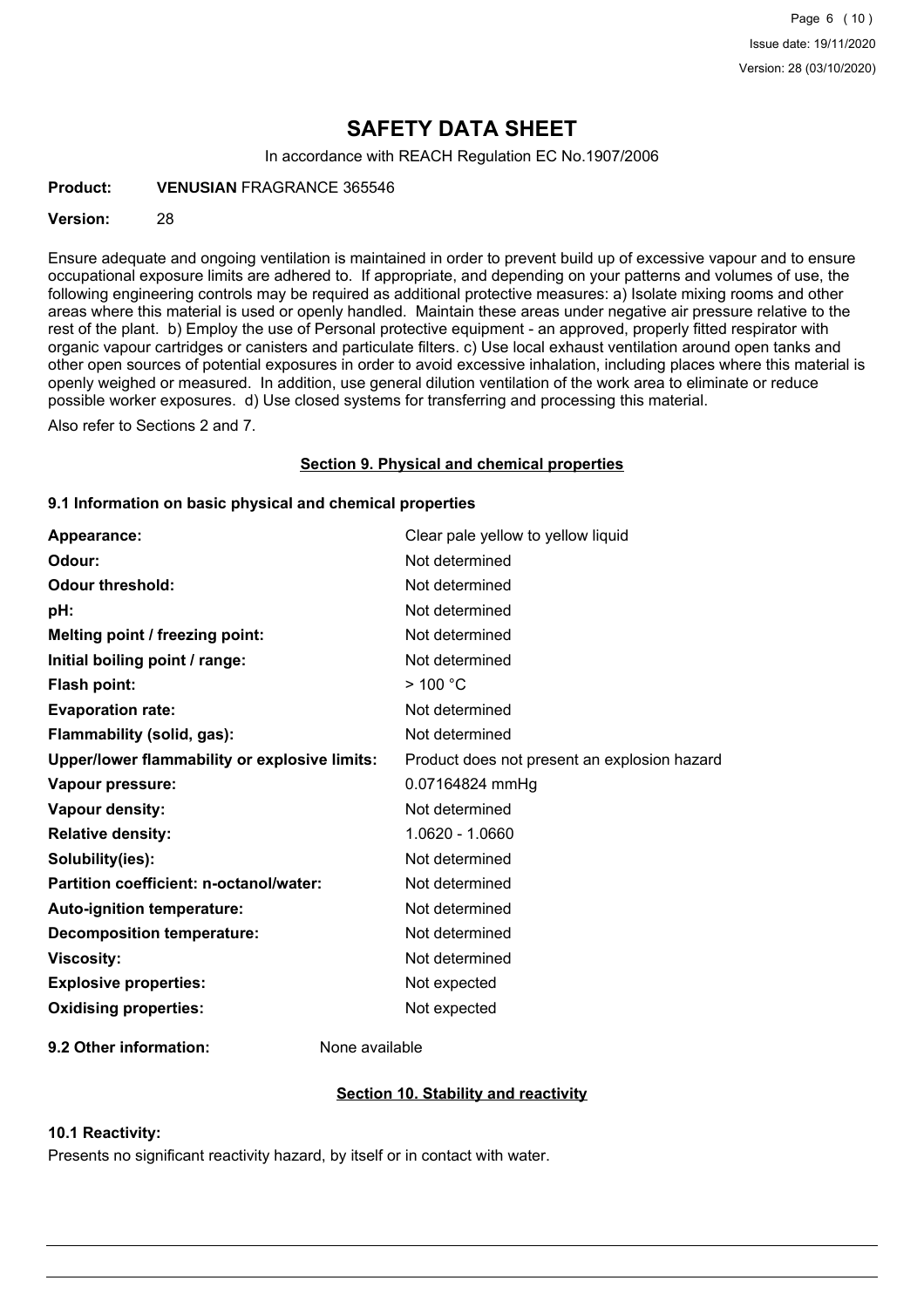Page 7 (10) Issue date: 19/11/2020 Version: 28 (03/10/2020)

# **SAFETY DATA SHEET**

In accordance with REACH Regulation EC No.1907/2006

**Product: VENUSIAN** FRAGRANCE 365546

**Version:** 28

### **10.2 Chemical stability:**

Good stability under normal storage conditions.

## **10.3 Possibility of hazardous reactions:**

Not expected under normal conditions of use.

#### **10.4 Conditions to avoid:**

Avoid extreme heat.

#### **10.5 Incompatible materials:**

Avoid contact with strong acids, alkalis or oxidising agents.

# **10.6 Hazardous decomposition products:**

Not expected.

# **Section 11. Toxicological information**

## **11.1 Information on toxicological effects**

This mixture has not been tested as a whole for health effects. The health effects have been calculated using the methods outlined in Regulation (EC) No 1272/2008 (CLP).

| <b>Acute Toxicity:</b>                    | Based on available data the classification criteria are not met. |
|-------------------------------------------|------------------------------------------------------------------|
| <b>Acute Toxicity Oral</b>                | >5000                                                            |
| <b>Acute Toxicity Dermal</b>              | >5000                                                            |
| <b>Acute Toxicity Inhalation</b>          | Not Available                                                    |
| <b>Skin corrosion/irritation:</b>         | Based on available data the classification criteria are not met. |
| Serious eye damage/irritation:            | Eye Damage / Irritation Category 2                               |
| <b>Respiratory or skin sensitisation:</b> | Sensitization - Skin Category 1                                  |
| Germ cell mutagenicity:                   | Based on available data the classification criteria are not met. |
| <b>Carcinogenicity:</b>                   | Based on available data the classification criteria are not met. |
| <b>Reproductive toxicity:</b>             | Toxic to Reproduction Category 2                                 |
| <b>STOT-single exposure:</b>              | Based on available data the classification criteria are not met. |
| <b>STOT-repeated exposure:</b>            | Based on available data the classification criteria are not met. |
| <b>Aspiration hazard:</b>                 | Based on available data the classification criteria are not met. |

#### **Information about hazardous ingredients in the mixture**

| Ingredient                                     | <b>CAS</b>      | EC                | LD50/ATE Oral | LD50/ATE<br><b>Dermal</b> | LC50/ATE<br><b>Inhalation</b> | <b>LC50</b><br><b>Route</b> |
|------------------------------------------------|-----------------|-------------------|---------------|---------------------------|-------------------------------|-----------------------------|
| <b>IBUTYLPHENYL</b><br><b>IMETHYLPROPIONAL</b> | $ 80-54-6 $     | $ 201 - 289 - 8 $ | 1390          | Not available             | Not available                 | <b>Not</b><br>available     |
| <b>COUMARIN</b>                                | $ 91 - 64 - 5 $ | 202-086-7         | 500           | Not available             | Not available                 | Not<br>available            |
| <b>INDOLE</b>                                  | 120-72-9        | $ 204 - 420 - 7$  | 1000          | 790                       | Not available                 | Not<br>available            |

Refer to Sections 2 and 3 for additional information.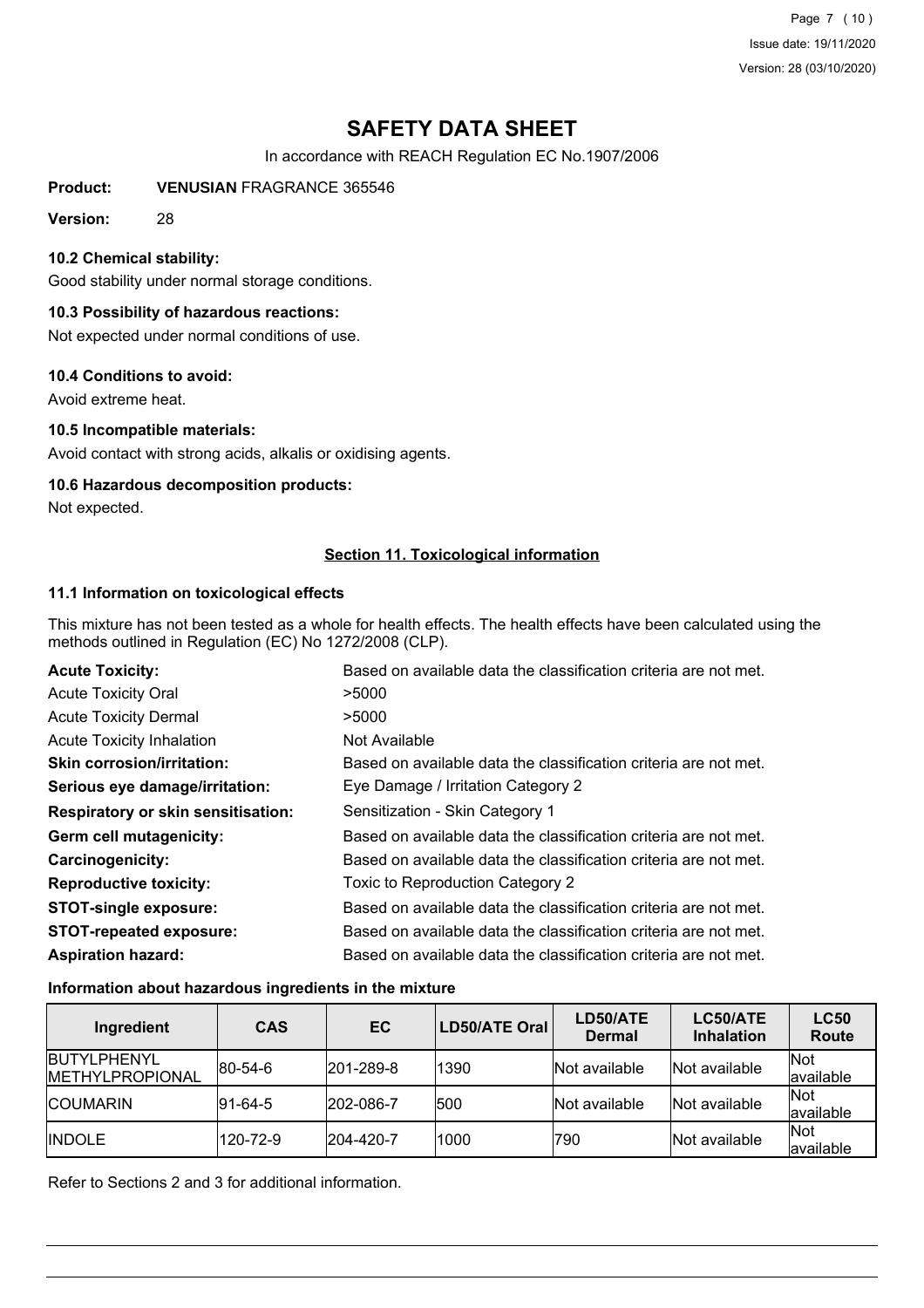Page 8 (10) Issue date: 19/11/2020 Version: 28 (03/10/2020)

# **SAFETY DATA SHEET**

In accordance with REACH Regulation EC No.1907/2006

**Product: VENUSIAN** FRAGRANCE 365546

**Version:** 28

# **Section 12. Ecological information**

#### **12.1 Toxicity:**

Toxic to aquatic life with long lasting effects.

- **12.2 Persistence and degradability:** Not available
- **12.3 Bioaccumulative potential:** Not available
- **12.4 Mobility in soil:** Not available

## **12.5 Results of PBT and vPvB assessment:**

This substance does not meet the PBT/vPvB criteria of REACH, annex XIII.

**12.6 Other adverse effects:** Not available

# **Section 13. Disposal considerations**

#### **13.1 Waste treatment methods:**

Dispose of in accordance with local regulations. Avoid disposing into drainage systems and into the environment. Empty containers should be taken to an approved waste handling site for recycling or disposal.

#### **Section 14. Transport information**

| 14.1 UN number:                                                               | <b>UN3082</b>                                                                                                                   |
|-------------------------------------------------------------------------------|---------------------------------------------------------------------------------------------------------------------------------|
| 14.2 UN Proper Shipping Name:                                                 | ENVIRONMENTALLY HAZARDOUS SUBSTANCE, LIQUID, N.O.S.<br>(TETRAMETHYL ACETYLOCTAHYDRONAPHTHALENES, CEDROL<br><b>METHYL ETHER)</b> |
| 14.3 Transport hazard class(es):                                              | 9                                                                                                                               |
| <b>Sub Risk:</b>                                                              |                                                                                                                                 |
| 14.4. Packing Group:                                                          | Ш                                                                                                                               |
| <b>14.5 Environmental hazards:</b>                                            | This is an environmentally hazardous substance.                                                                                 |
| 14.6 Special precautions for user:                                            | None additional                                                                                                                 |
| 14.7 Transport in bulk according to Annex II of MARPOL73/78 and the IBC Code: |                                                                                                                                 |
| Not applicable                                                                |                                                                                                                                 |

## **Section 15. Regulatory information**

**15.1 Safety, health and environmental regulations/legislation specific for the substance or mixture** None additional

# **15.2 Chemical Safety Assessment**

A Chemical Safety Assessment has not been carried out for this product.

# **Section 16. Other information**

| <b>Concentration % Limits:</b>  | FH C2=30 00% FH C3=2 96% FH C4=97 41% FDL 2=42 34% FDL 2A=42<br>34% SS 1=12.50% REP 2=87.21% |
|---------------------------------|----------------------------------------------------------------------------------------------|
| <b>Total Fractional Values:</b> | EH C2=3.33 EH C3=33.80 EH C4=1.03 EDI 2=2.36 EDI 2A=2.36 SS 1=8.<br>$00$ REP 2=1.15          |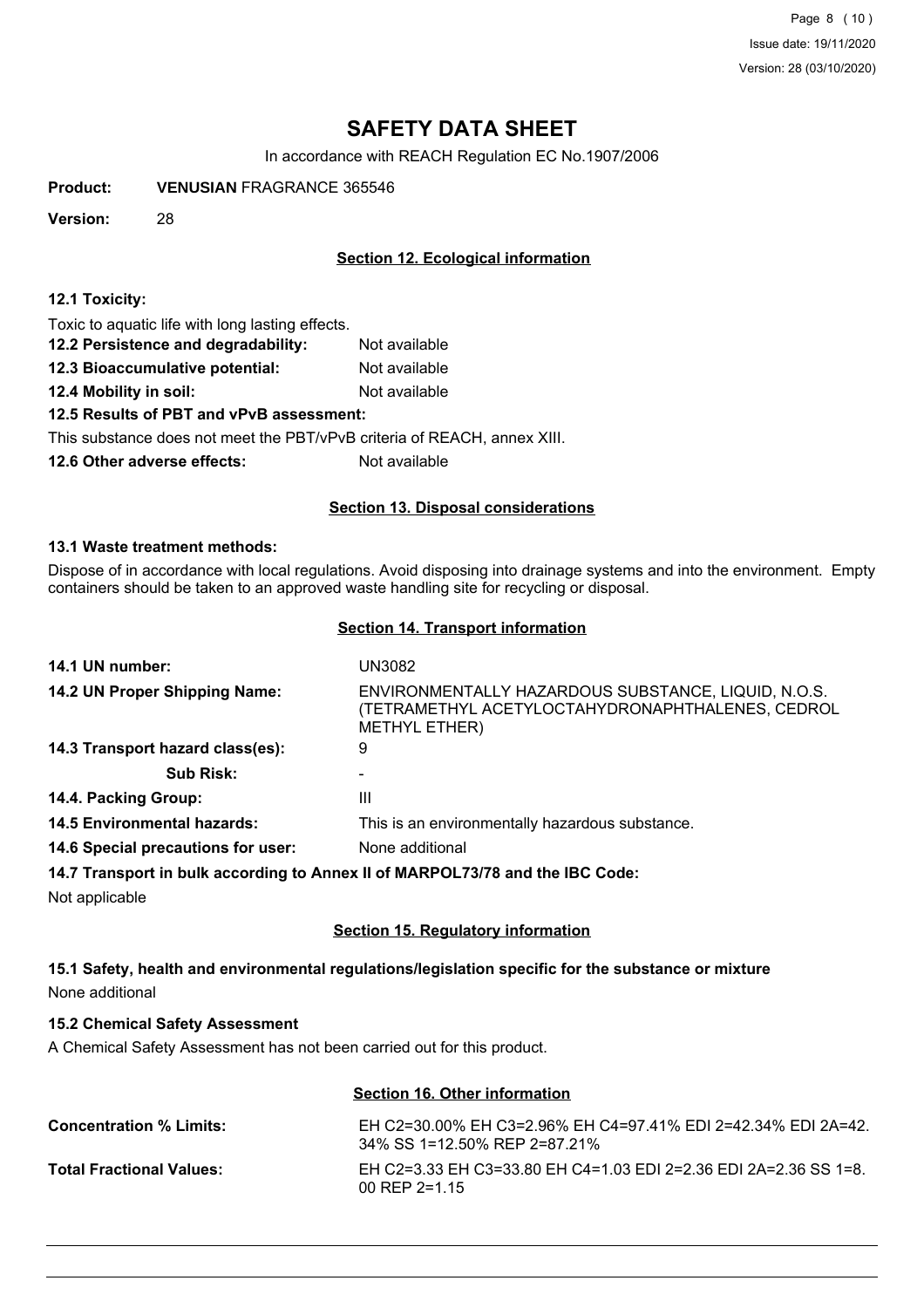Page 9 (10) Issue date: 19/11/2020 Version: 28 (03/10/2020)

# **SAFETY DATA SHEET**

In accordance with REACH Regulation EC No.1907/2006

**Product: VENUSIAN** FRAGRANCE 365546

**Version:** 28

# **Key to revisions:**

Information about hazardous ingredients in the mixture SECTION 3: Composition/information on ingredients Workplace exposure limits

# **Key to abbreviations:**

| <b>Abbreviation</b> | <b>Meaning</b>                                                                                                                      |
|---------------------|-------------------------------------------------------------------------------------------------------------------------------------|
| ATD <sub>3</sub>    | Acute Toxicity - Dermal Category 3                                                                                                  |
| ATO 4               | Acute Toxicity - Oral Category 4                                                                                                    |
| EDI <sub>1</sub>    | Eye Damage / Irritation Category 1                                                                                                  |
| EDI <sub>2</sub>    | Eye Damage / Irritation Category 2                                                                                                  |
| EH A1               | Hazardous to the Aquatic Environment - Acute Hazard Category 1                                                                      |
| EH <sub>C1</sub>    | Hazardous to the Aquatic Environment - Long-term Hazard Category 1                                                                  |
| EH C2               | Hazardous to the Aquatic Environment - Long-term Hazard Category 2                                                                  |
| EH <sub>C3</sub>    | Hazardous to the Aquatic Environment - Long-term Hazard Category 3                                                                  |
| H302                | Harmful if swallowed.                                                                                                               |
| H311                | Toxic in contact with skin.                                                                                                         |
| H315                | Causes skin irritation.                                                                                                             |
| H317                | May cause an allergic skin reaction.                                                                                                |
| H318                | Causes serious eye damage.                                                                                                          |
| H319                | Causes serious eye irritation.                                                                                                      |
| H361                | Suspected of damaging fertility or the unborn child.                                                                                |
| H400                | Very toxic to aquatic life.                                                                                                         |
| H410                | Very toxic to aquatic life with long lasting effects.                                                                               |
| H411                | Toxic to aquatic life with long lasting effects.                                                                                    |
| H412                | Harmful to aquatic life with long lasting effects.                                                                                  |
| P202                | Do not handle until all safety precautions have been read and understood.                                                           |
| P261                | Avoid breathing vapour or dust.                                                                                                     |
| P264                | Wash hands and other contacted skin thoroughly after handling.                                                                      |
| P270                | Do not eat, drink or smoke when using this product.                                                                                 |
| P272                | Contaminated work clothing should not be allowed out of the workplace.                                                              |
| P273                | Avoid release to the environment.                                                                                                   |
| P280                | Wear protective gloves/eye protection/face protection.                                                                              |
| P301/312            | IF SWALLOWED: call a POISON CENTER or doctor/physician if you feel unwell.                                                          |
| P302/352            | IF ON SKIN: Wash with plenty of soap and water.                                                                                     |
| P305/351/338        | IF IN EYES: Rinse cautiously with water for several minutes. Remove contact lenses, if present and easy to<br>do. Continue rinsing. |
| P308/313            | IF exposed or concerned: Get medical advice/attention.                                                                              |
| P310                | Immediately call a POISON CENTER or doctor/physician.                                                                               |
| P330                | Rinse mouth.                                                                                                                        |
| P333/313            | If skin irritation or rash occurs: Get medical advice/attention.                                                                    |
| P337/313            | If eye irritation persists: Get medical advice/attention.                                                                           |